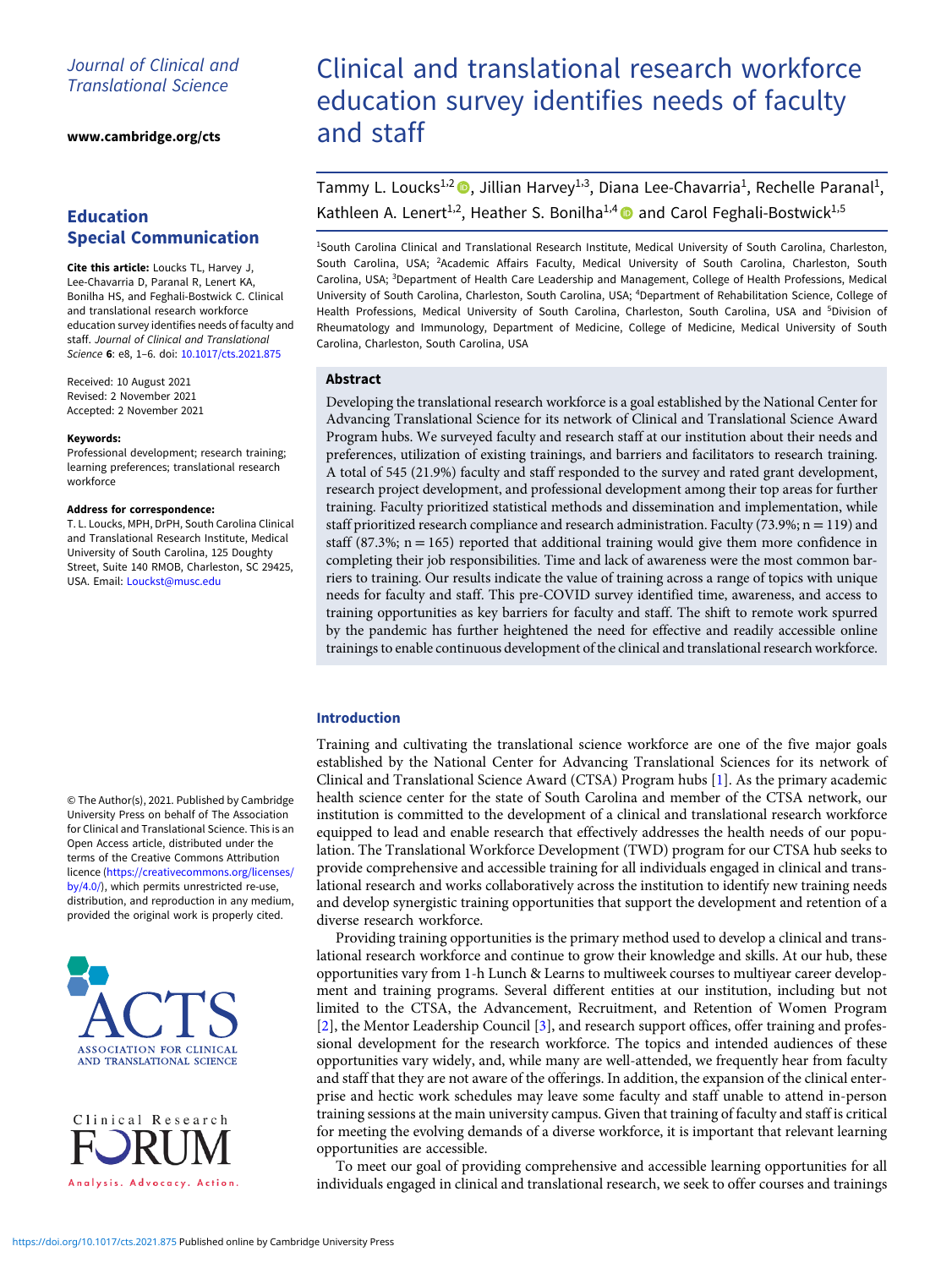that meet the varied educational needs of our workforce. Our charge is to offer training in areas that ensure our workforce is prepared to meet the challenges of, and contribute to, the evolving and increasingly complex field of clinical and translational research. As part of this goal, we previously compiled a list of all researchrelated trainings across our institution to help build a central portal for training opportunities and to analyze redundancy and gaps. To further guide ongoing development of TWD program offerings, we surveyed faculty and research staff at our institution about their research training needs and preferences, utilization of existing trainings, and barriers and facilitators to participating in research training.

#### **Methods**

A survey was developed to assess the training needs and preferences of the institution's research workforce as part of program improvement and not considered human subjects research. Survey questions were developed through an iterative process [[4](#page-5-0)] prior to distribution by a multidisciplinary team of research investigators, education and training specialists, evaluators, and CTSA program managers representing Research Coordination and Management, Regulatory Knowledge and Support, and Workforce Development functions. Questions were assessed for face validity by team members with expertise in research workforce training and education. Next, two experts in survey methods and program evaluation assessed the survey for methodological errors and adherence to survey best practices [[5](#page-5-0)]. Finally, the survey was piloted by the team for survey functionality, content, clarity, ease of understanding, usefulness, and comprehensiveness.

REDCap [\[6\]](#page-5-0) was used to administer anonymously, the survey that consisted of 18 questions including one question allowing recipients to opt out if they were not involved in the direct conduct, support, oversight, or administration of research (see Supplemental Material). The survey was emailed in October of 2019 to all faculty ( $n = 1600$ ) and research staff ( $n = 893$ ) at the institution. Only staff in research-focused job classifications, which included staff involved in the direct conduct as well as the administration, oversight, and support of research, were selected to receive the survey. Staff in nonresearch job classifications were excluded. The survey was available for 2 weeks, and faculty and staff received one reminder during this interval.

Position (faculty or staff), rank (faculty), job title (staff), research area (basic, clinical, translational, or other), department affiliation, time in current position, time conducting research, as well as information on race, ethnicity, and gender, were collected. Respondents were asked to rate the perceived value of 11 topic areas and four learning initiatives as very valuable, somewhat valuable, or not valuable. Topic areas were selected based on evaluations and feedback from current trainings, areas of CTSA focus, and ECPTRQ competencies [\[7\]](#page-5-0). Respondents were able to provide open-ended feedback to identify specific examples of trainings for topics they identified as very valuable, suggest other areas not listed that would be valuable training topics or important for new research orientation, and explain barriers to participation in trainings. Participation in institutional research trainings in the previous 2 years, type and sponsoring program for the trainings were also captured. Respondents were asked to rate the effectiveness of four training methods that included online, blended (a mix of online and in-person), and live formats, and a resource library. They were also asked to indicate the likelihood of attending an online, blended, or live training. Finally, respondents were queried

as to whether they knew where to look for training opportunities and their preferred method of receiving information about research learning opportunities.

Respondent demographic characteristics are reported as means and standard deviations for continuous variables and counts and proportions for categorical variables. Descriptive statistics for ratings of topics, learning initiatives, effectiveness of training approaches, and likelihood of attending a training are presented separately for faculty and staff.

The open-ended survey questions were analyzed using a general inductive approach for analysis of qualitative evaluation data, which provides a systematic approach to summarizing data into actionable themes [\[8\]](#page-5-0). Two researchers, trained in qualitative methods, read the qualitative data multiple times to identify relevant categories related to the workforce training needs and barriers through an iterative process. Initial categories were developed through independent reading of the survey data. Six high-level categories aligned with the evaluation aims (barriers, new training opportunities, orientation, participation, and value). Specific subcategories were developed through multiple readings of the data. The final set of codes was applied to all open-ended question responses. NVivo software was utilized to facilitate and organize analysis. The categories were then compared and contrasted across both staff and faculty respondent types to identify emerging themes.

#### **Results**

#### Quantitative Results

The survey was emailed to 2493 individuals and 545 (21.9%) responded (Fig. [1\)](#page-2-0). Eighty-seven percent  $(n = 474)$  of those responding indicated that they were involved in research. Among those indicating that they were involved in research, 41.6% (n = 197) held faculty positions and 52.1% (n = 247) were in a staff role. Respondents who did not identify their role  $(6.3\%, n = 30)$  and those indicating that they were not involved in research (13%,  $n = 71$ ) were excluded from the remaining analyses. Characteristics of the respondents included in the analyses are presented in Table [1](#page-2-0).

Faculty were primarily affiliated with the College of Medicine (COM) 71.6% ( $n = 141$ ), which is the largest of the six colleges at our institution. Faculty at the level of professor (22.8%), associate professor (28.9%), assistant professor (38.1%), and instructor (5.6%) were represented among the respondents. Nearly half of faculty (48.2%) identified themselves as primary investigators of a research  $(n = 76)$  or a career development award  $(n = 19)$ (Fig. [2](#page-3-0)A). Staff affiliations followed a similar pattern with 76.1%  $(n = 188)$  reporting an association with the COM. As shown in Fig. [2](#page-3-0)B, staff represented diverse research roles including program and project coordination, program management, regulatory and grants administration, laboratory specialists, and staff scientists.

All respondents were asked to rate the perceived value of 11 topic areas. Topics are listed in the order of highest perceived value as identified by faculty and staff in Table [2](#page-4-0).

Faculty (73.9%;  $n = 119$ ) and staff (87.3%;  $n = 165$ ) reported that additional research training/learning opportunities would give them more confidence in completing their job responsibilities. When asked to rank the effectiveness of training methods, 54.9% of faculty and 60.6% of staff considered live courses (in-person) and workshops most effective, whereas 35.2% of faculty and 22.9% of staff ranked online courses and workshops as most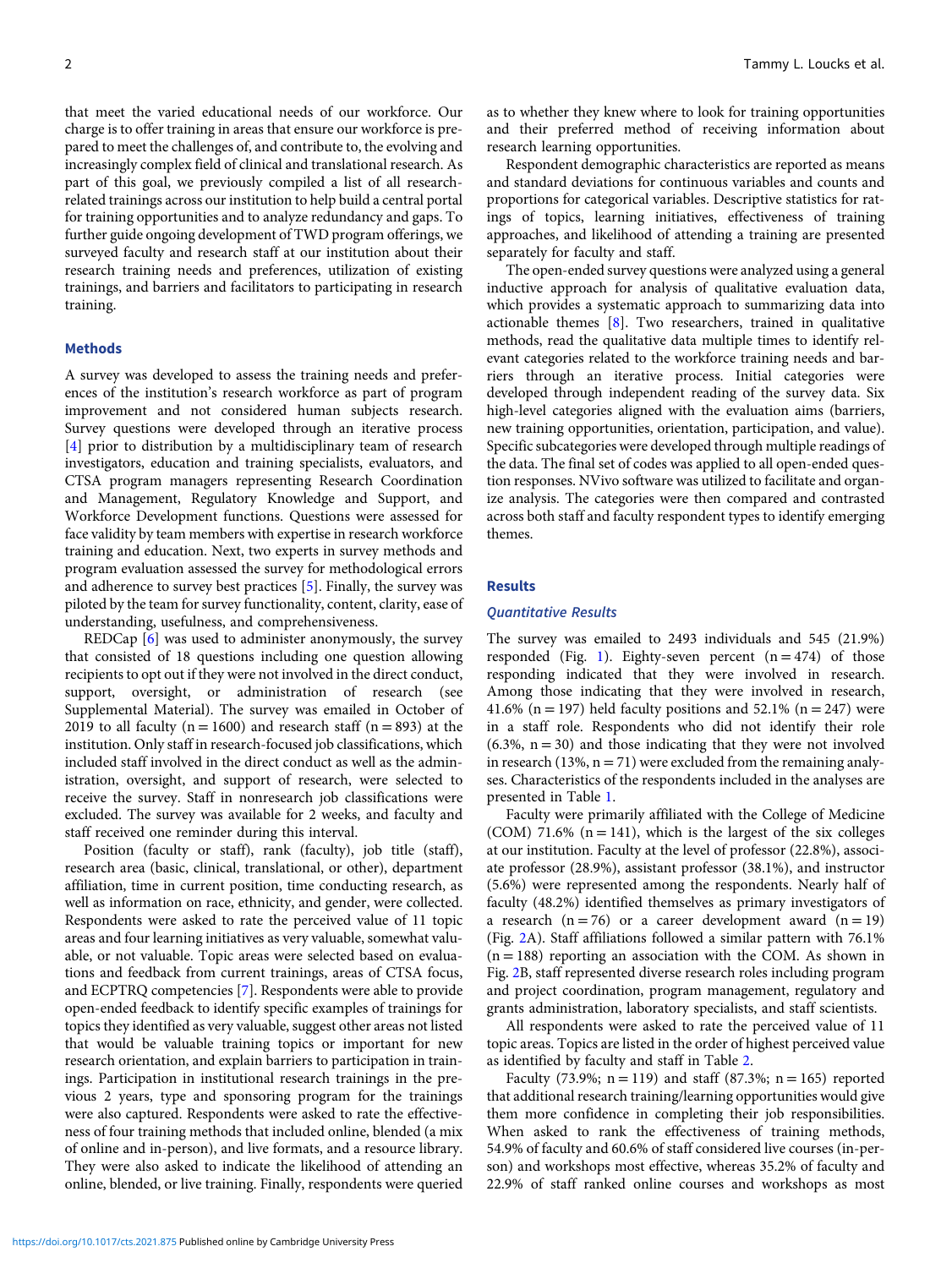<span id="page-2-0"></span>

Fig. 1. Diagram of survey participants.

effective (Table [3](#page-4-0)). When asked to rank the likelihood of attending live, blended, or online trainings,  $52.9\%$  (n = 64) of faculty and 58.0% ( $n = 98$ ) of staff indicated they would most likely attend an online training.

Out of 290 individuals who responded to the question about whether they knew where to find existing research training opportunities,  $38.6\%$  (n = 112) indicated that they did not know and 14.1%  $(n = 41)$  reported that they had never looked. A total of 279 respondents provided their preferences for learning about new research training and professional development opportunities. More than three quarters,  $77.4\%$  ( $n = 216$ ) indicated that they preferred emailed newsletters. Websites and recommendations from a supervisor or colleague were preferred by another 9.3%  $(n = 26)$  and 6.8%  $(n = 19)$  respondents, respectively. Seventy-five percent of faculty and staff considered a centralized online location that provided a comprehensive list of research training and professional development opportunities as very valuable.

#### Qualitative Results

The most frequently cited barrier described by both faculty and staff as preventing them from participating in training opportunities was time. Most respondents described concerns with capacity, conflicting obligations, and the lack of time to attend trainings. This was described by one faculty respondent as, "Time to attend. Between clinic and patient care, there's just never time." Some respondents suggested recorded sessions, minitrainings in lieu of retreats, or offering sessions at varying times as ways to overcome scheduling conflicts. The next most common barrier to participating in training was a lack of awareness of learning opportunities and resources. This was a more common complaint among staff than faculty, as many staff indicated they were not being notified of trainings and were unsure of where to look for opportunities. As one staff member noted, "Lack of knowledge as to where I would find a list of courses or where I would sign up for them. I've only known about trainings that were required at the start of my job or that my supervisor informed me of." The third most common barrier was indicative of a large diverse organization and was described as a lack of relevant offerings. Responses varied based on the respondent's field of interest. In some cases, respondents felt the trainings were not relevant because sessions were primarily geared towards basic scientists, while others noted the majority of trainings were targeting clinical researchers. Multiple respondents noted that the trainings were too broad or entry level. In some cases, the respondent was unable to ascertain if the training was

|  | Table 1. Descriptive information |  |
|--|----------------------------------|--|
|--|----------------------------------|--|

| Demographic                                    | Faculty       | Staff        | All           |
|------------------------------------------------|---------------|--------------|---------------|
| Gender ( $n = 285$ )                           |               |              |               |
| Female                                         | 64.2%         | 75.2%        | 70.5%         |
| Male                                           | 31.7%         | 17.6%        | 23.5%         |
| Not reported                                   | 4.2%          | 7.3%         | 6.0%          |
| Race $(n = 283)$                               |               |              |               |
| Caucasian                                      | 79.0%         | 75.0%        | 76.7%         |
| African American                               | 4.2%          | 7.3%         | 6.0%          |
| Other races                                    | $9.2\%$       | 10.4%        | 9.9%          |
| Not reported                                   | 7.6%          | 7.3%         | 7.4%          |
| Time in position at MUSC, years<br>$(n = 337)$ | 5.8(5.6)      | 5.0<br>(5.5) | 5.4(5.6)      |
| Time in research, years ( $n = 396$ )          | 14.6<br>(9.4) | 8.7<br>(7.8) | 11.4<br>(9.0) |
| Type of research $(n = 444)$                   |               |              |               |
| <b>Basic</b>                                   | 25.4%         | 23.1%        | 24.1%         |
| Clinical                                       | 48.7%         | 49.8%        | 49.3%         |
| Translational                                  | 21.3%         | 22.3%        | 21.8%         |
| Other (education/administration)               | 4.6%          | 4.9%         | 4.7%          |

%(n) or mean (standard deviation). MUSC, Medical University of South Carolina.

relevant. Suggestions were made to include more details on course content or provide the course syllabi to elucidate the training objectives and benefits. Finally, a few respondents indicated the in-person format of the training as a barrier despite the fact that the survey was administered pre-COVID-19. This was frequently cited by staff or faculty who worked remotely or in clinics that were not located within the primary university campus. Virtual or recorded formats were suggested as ways to improve attendance for those in remote locations.

When asked about specific trainings that would be valuable, the common theme was more training on internal and external research processes. Yet, the responses to this question included a wide array of suggestions. Examples ranged from training on changes in the National Institutes of Health submission software system to internal processes spanning the development and implementation of studies such as writing and submitting a grant, IRB requirements, vendor selection, and contracting. As one faculty member noted, "Financial, grants management, and personnel management are all the things I truly need to be successful. The science stuff is sadly the easy part." On a similar note, a staff member stated, "I spend a lot of time trying to navigate the shifting waters of bureaucracy. It would help to know as much as possible about the infrastructure that we are trying to do research in." Related to research design and methods, respondents noted interest in statistics, cost-effectiveness, and dissemination and implementation science training. Respondents also noted the importance of additional trainings in mentorship, work-life balance, and communication skills.

#### **Discussion**

Our survey gathered information from our research workforce that included a good representation of faculty and staff in various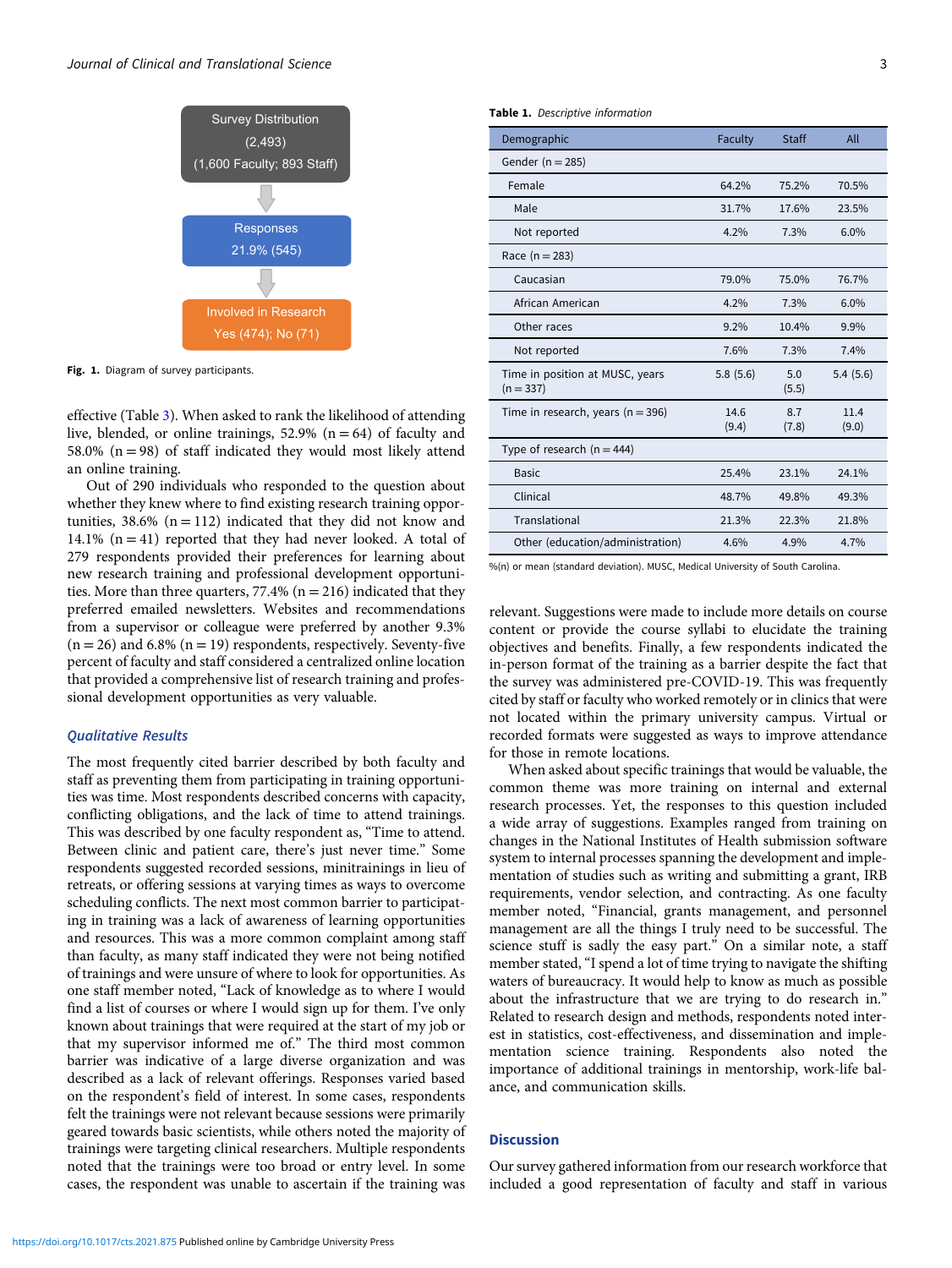<span id="page-3-0"></span>

Fig. 2. Distribution of faculty (A) and staff (B) by role in research.

research-related roles. The majority of respondents work in the COM, which is expected as this is the largest college at our institution with the largest research portfolio. A greater proportion of responses were from women at both the faculty and staff levels. This is consistent with the make-up of clinical and translational research staff at the institution and with attendance at CTSA research trainings. Respondents had a range of experience at our institution (average 5 years) and in research (average 11 years) and represented basic, clinical, and translational research. Our survey was distributed by email, utilizing an all faculty listserv and staff list narrowed by state job classifications. Despite our effort to focus the recipient list to those involved in research, it is likely that many who received the invitation had no research involvement. These individuals may have disregarded the email message rather than opening the survey and opting out. Taking this into account, we consider the overall response rate of nearly 22% to provide a good representation of our clinical and translational research workforce.

The need to train both faculty and staff to meet the evolving needs of academic institutions and colleges is well recognized [[9](#page-5-0)]. Understanding faculty and staff priorities for training are critical for focusing our resources on developing valuable learning opportunities. Faculty and staff both rated grant development, research project development, and professional development among their top five areas viewed as very valuable for further training. Faculty also included statistical methods and dissemination and implementation, while staff included research compliance and research administration in their top five areas. It is plausible that specific training priorities within these broad topic areas vary for faculty and staff because of the differences in roles and responsibilities for research that exist for faculty compared to staff.

The majority of faculty responding to our survey viewed their role in research as that of the lead or contributing investigator and thus have agreed to comply with policies established by agencies that oversee and fund their research. Specifically, the United States Food and Drug Administration and International Council for Harmonization of Technical Requirements for Pharmaceuticals for Human Use provide guidance on the role of investigators and what can be delegated to members of the study team [[10,11](#page-5-0)]. Similarly, sponsors such as NIH have defined investigator roles and responsibilities [\[12](#page-5-0)].

Moreover, the duties that fall within the scope of a topic such as research administration vary widely, which could explain the high level of interest across staff respondents from various job classifications and point to the need for comprehensive training. A recent survey of clinical research coordinators showed lower levels of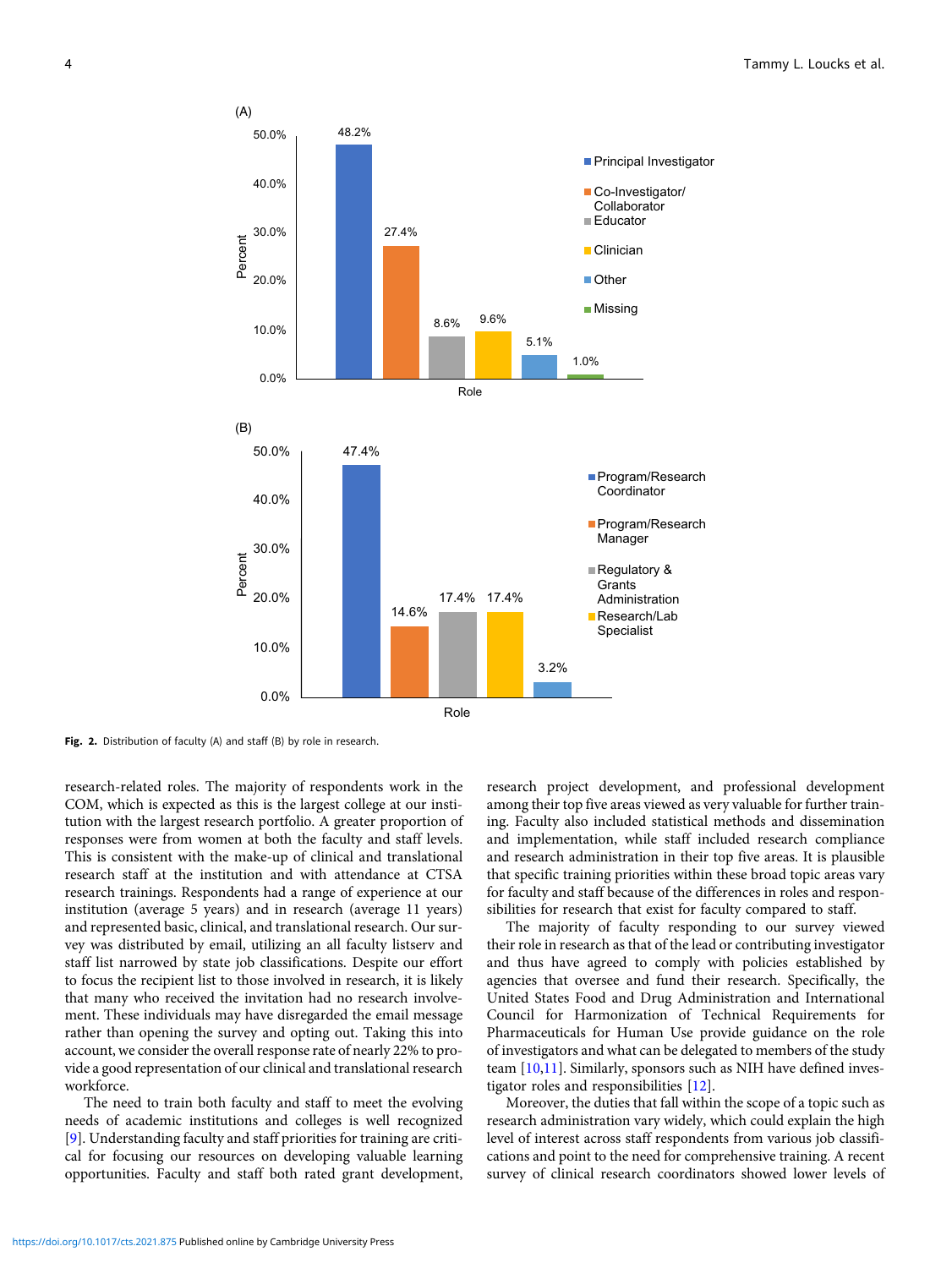<span id="page-4-0"></span>Table 2. Proportion of faculty and staff who rated educational topics as very valuable

| Topic area                          | Faculty<br>(178) | Topic area                          | Staff<br>(213) |
|-------------------------------------|------------------|-------------------------------------|----------------|
| Grants development                  | 72.5%            | Research compliance                 | 78.4%          |
| Statistical methods                 | 68.5%            | Professional<br>development         | 75.1%          |
| Research project<br>development     | 68.5%            | Research<br>administration          | 65.7%          |
| Professional<br>development         | 65.7%            | Research project<br>development     | 63.8%          |
| Dissemination and<br>implementation | 60.1%            | Grants development                  | 59.0%          |
| Scientific<br>communication         | 48.0%            | Dissemination and<br>implementation | 55.9%          |
| Research<br>administration          | 51.7%            | Finance                             | 53.1%          |
| Research compliance                 | 47.2%            | Recruitment                         | 50.2%          |
| Finance                             | 46.6%            | Scientific<br>communications        | 44.1%          |
| Recruitment                         | 39.5%            | Statistical methods                 | 41.3%          |
| Entrepreneurship<br>science         | 25.4%            | Entrepreneurship<br>science         | 21.6%          |

Table 3. Effectiveness of training methods in meeting research learning goals

| Method                       | Effectiveness             | Faculty<br>(122) | Staff<br>(170) | All<br>(292) |
|------------------------------|---------------------------|------------------|----------------|--------------|
| Online                       | Most effective            | 35.2%            | 22.9%          | 28.1%        |
|                              | Moderately<br>effective   | 48.4%            | 61.2%          | 55.8%        |
|                              | Least or not<br>effective | 16.4%            | 15.9%          | 16.1%        |
| Blended (online<br>and live) | Most effective            | 47.5%            | 44.1%          | 45.5%        |
|                              | Moderately<br>effective   | 44.3%            | 47.6%          | 46.2%        |
|                              | Least or not<br>effective | 8.2%             | 8.3%           | 8.2%         |
| Live                         | Most effective            | 54.9%            | 60.6%          | 58.2%        |
|                              | Moderately<br>effective   | 33.6%            | 30.6%          | 31.8%        |
|                              | Least or not<br>effective | 11.5%            | 8.8%           | 9.9%         |
| Resource library             | Most effective            | 36.9%            | 23.5%          | 29.1%        |
|                              | Moderately<br>effective   | 41.8%            | 50.6%          | 46.9%        |
|                              | Least or not<br>effective | 21.4%            | 25.9%          | 14.0%        |

perceived competence in areas related to regulations and product development [[13](#page-5-0)]. The priority placed on trainings in research compliance and research administration may be explained by the majority of responding staff self-identifying as research coordinators. Furthermore, training priorities may vary by career stage and experience level [[14](#page-5-0)]. These most valued training areas

will be the priority for our training opportunity development efforts. Results from the survey will be used to direct further inquiry to better understand which aspects of grant, research project, and professional development are most needed for faculty and staff so that future training is targeted for the needed aspects of these topics and at the optimal level (introductory, advanced, etc.).

When asked about preferences for training opportunities, most faculty and staff indicated that live trainings were more effective than online or blended training opportunities or a resource library. However, the majority of faculty and staff indicated that they were more likely to attend online trainings. Time was indicated most often as the barrier to training in open-ended responses and provides further endorsement of the need for designing training with flexibility in the mode of delivery. This is consistent with previous surveys of faculty at our institution who indicated that time was a significant barrier to mentoring and being mentored [\[3\]](#page-5-0). Time has also been identified as a barrier to continuing medical education for clinical providers [\[15](#page-5-0)]. Together, these results speak to the number of responsibilities placed on the clinical and translational research workforce and the importance of accessibility to training opportunities. Well-intentioned faculty and staff may want to increase their knowledge and skills but may not have the time available to attend a live course. One caveat with interpreting the results of these questions is that we did not specify whether the online training was synchronous (live) or asynchronous. Based on our use of the term live to indicate in-person training and the similarity of the effectiveness results for the online and resource library options, we believe that most respondents interpreted online as asynchronous. It is important to note that this survey was conducted pre-COVID-19 and was thus not influenced by the transition to largely virtual work environments because of the COVID-19 pandemic. We would expect different results in the perception of the effectiveness of online training if we conducted this survey post-COVID-19 and indicated that online training was synchronous. Survey responses were used to guide the transition of training and learning opportunities for our clinical and translation research workforce during the sudden evolution to remote work brought about by the pandemic. This transition included a rapid pivot to online and virtual platforms, options for synchronous and asynchronous participation, and enhanced communication of training and professional development offerings.

Creating training opportunities will not improve our clinical and translational research workforce's readiness if they are not aware of the offerings. Approximately 50% of respondents either did not know where to look or have never sought research-related training opportunities. At one level, this finding may indicate a need for increased marketing of research training opportunities. It is also plausible that this reflects the need for greater awareness of the importance of professional development for the clinical research workforce. Respondents overwhelmingly indicated that emailed newsletters such as our weekly CTSA newsletter were the preferred method to learn about training opportunities, which will help to focus our marketing efforts. There was widespread support for creating a comprehensive, centralized online list of research training and professional development opportunities available to faculty and staff. The creation of a centralized portal for research training opportunities is an aim of the TWD during our current award period, so we were encouraged that 75% of respondents also viewed this as a need.

We will use the information gained from the survey in four main ways. One, we will review the currently offered trainings that